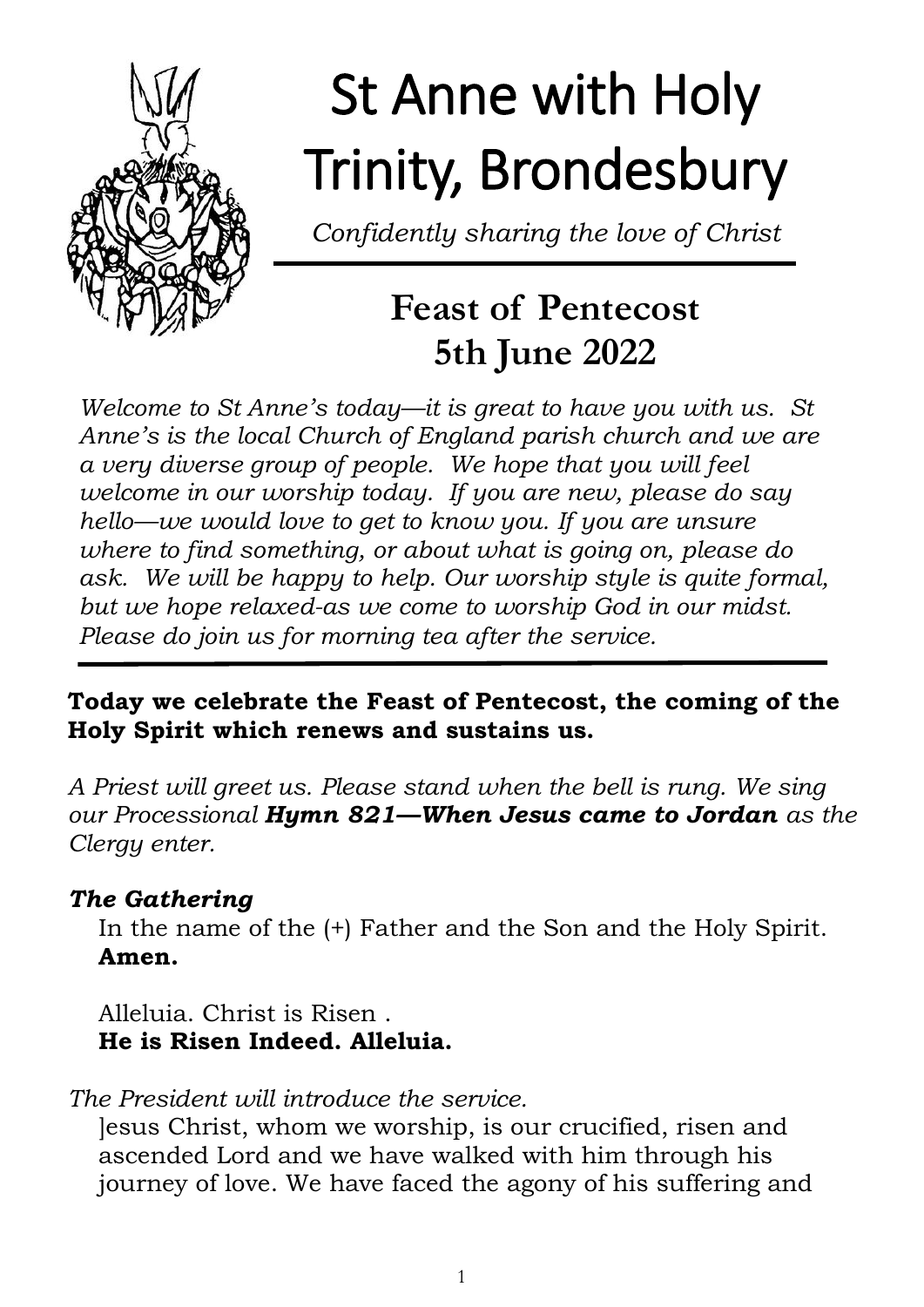death on a cross. We have rejoiced at his bursting free from the bonds of death. We have enjoyed his risen presence with us and his revelation of himself through the breaking of bread. We have seen his return to the throne before which every knee shall bow and every tongue confess that this Jesus is Lord. And now, with the followers of his own time, we await the coming of the promised Holy Spirit, his gift to his people, through whom we make Christ known to the world.

As we wait in silence, **fill us with your Spirit.**  As we listen to your word, **fill us with your Spirit.**  As we worship you in majesty, **fill us with your Spirit.**  As we long for your refreshing, **fill us with your Spirit.**  As we long for your renewing, **fill us with your Spirit.**  As we long for your equipping, **fill us with your Spirit.**  As we long for your empowering, **fill us with your Spirit.** 



#### *Silence is kept.*

#### *Opening reading for Pentecost*

*Luke does a great deal to confine the outbreak of the Spirit within the constraints of respectability. A key factor in this strategy involves reading Luke and Acts together, not necessarily as one seamless story but at least in sequence. The opening of Acts encourages its reader to remember Luke's Gospel (Acts 1:1-5). The risen Jesus has already prepared the disciples for this moment. Having appeared to them after his resurrection, Jesus promises to deliver what his Father has promised to him: "power from on high" (Luke 24:49).* 

A reading from the Acts of the Apostles (2.1-13)

When the day of Pentecost had come, they were all together in one place. And suddenly from heaven there came a sound like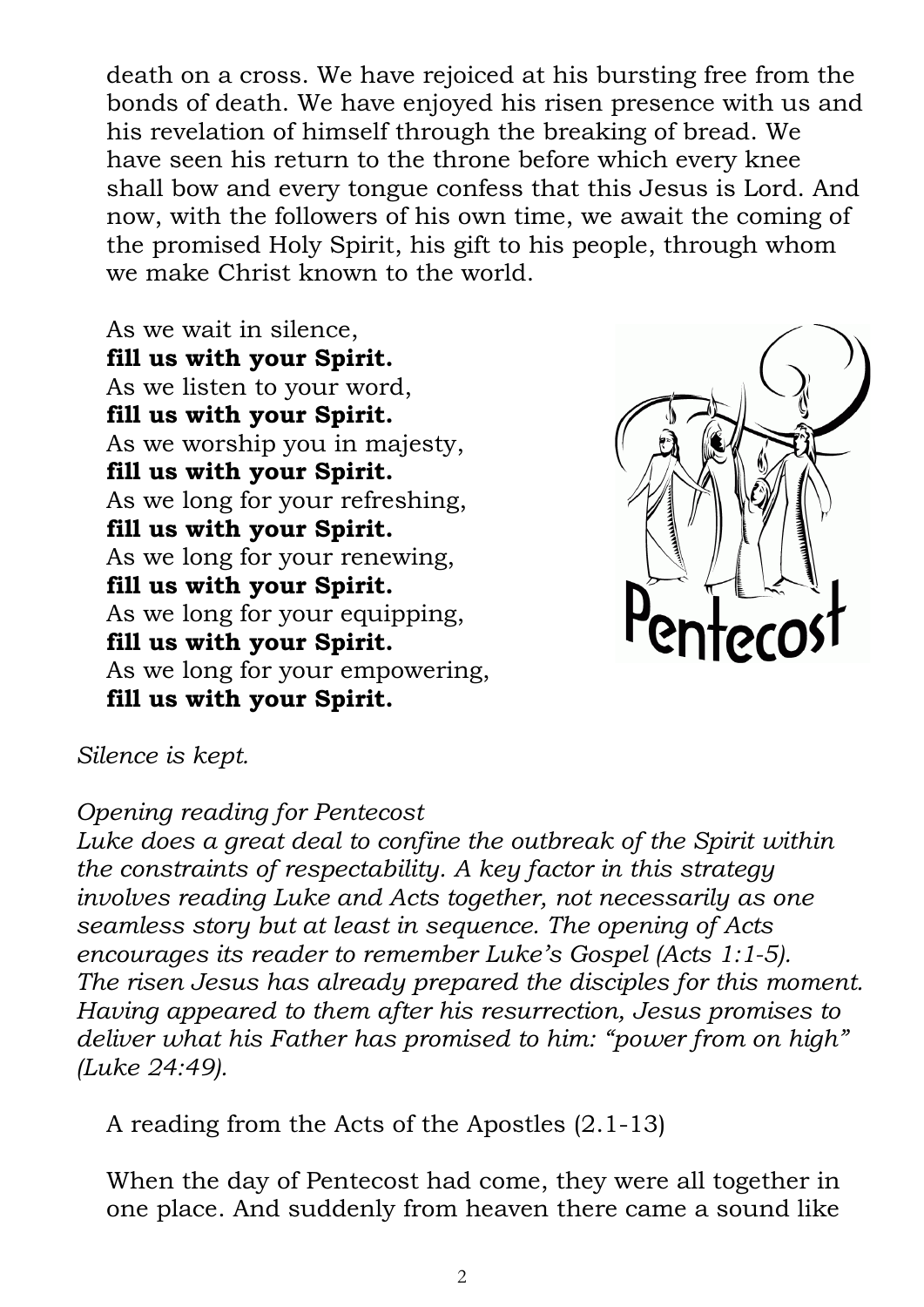the rush of a violent wind, and it filled the entire house where they were sitting. Divided tongues, as of fire, appeared among them, and a tongue rested on each of them. All of them were filled with the Holy Spirit and began to speak in other languages, as the Spirit gave them ability. Now there were devout Jews from every nation under heaven living in Jerusalem. And at this sound the crowd gathered and was bewildered, because each one heard them speaking in the native language of each. Amazed and astonished, they asked, 'Are not all these who are speaking Galileans? And how is it that we hear, each of us, in our own native language? Parthians, Medes, Elamites, and residents of Mesopotamia, Judea and Cappadocia, Pontus and Asia, Phrygia and Pamphylia, Egypt and the parts of Libya belonging to Cyrene, and visitors from Rome, both Jews and proselytes, Cretans and Arabs – in our own languages we hear them speaking about God's deeds of power.' All were amazed and perplexed, saying to one another, 'What does this mean?' But others sneered and said, 'They are filled with new wine.'

This is the word of the Lord **Thanks be to God**

*We sing our praise in the words of the Gloria Refrain: Glory to God, Glory to God, Glory to God in the highest.*

**Glory to God in the highest, and peace to His people on earth. Lord God, heavenly King, almighty God and Father, we worship You we give You thanks, we praise You for your glory.** *Refrain:*

**Lord Jesus Christ, only Son of the Father, Lord God, Lamb of God You take away the sin of the world: have mercy on us; You are seated at the right hand of the Father: receive our prayer.** *Refrain:*

**For You alone are the Holy One, You alone are the Lord, You alone are the most high**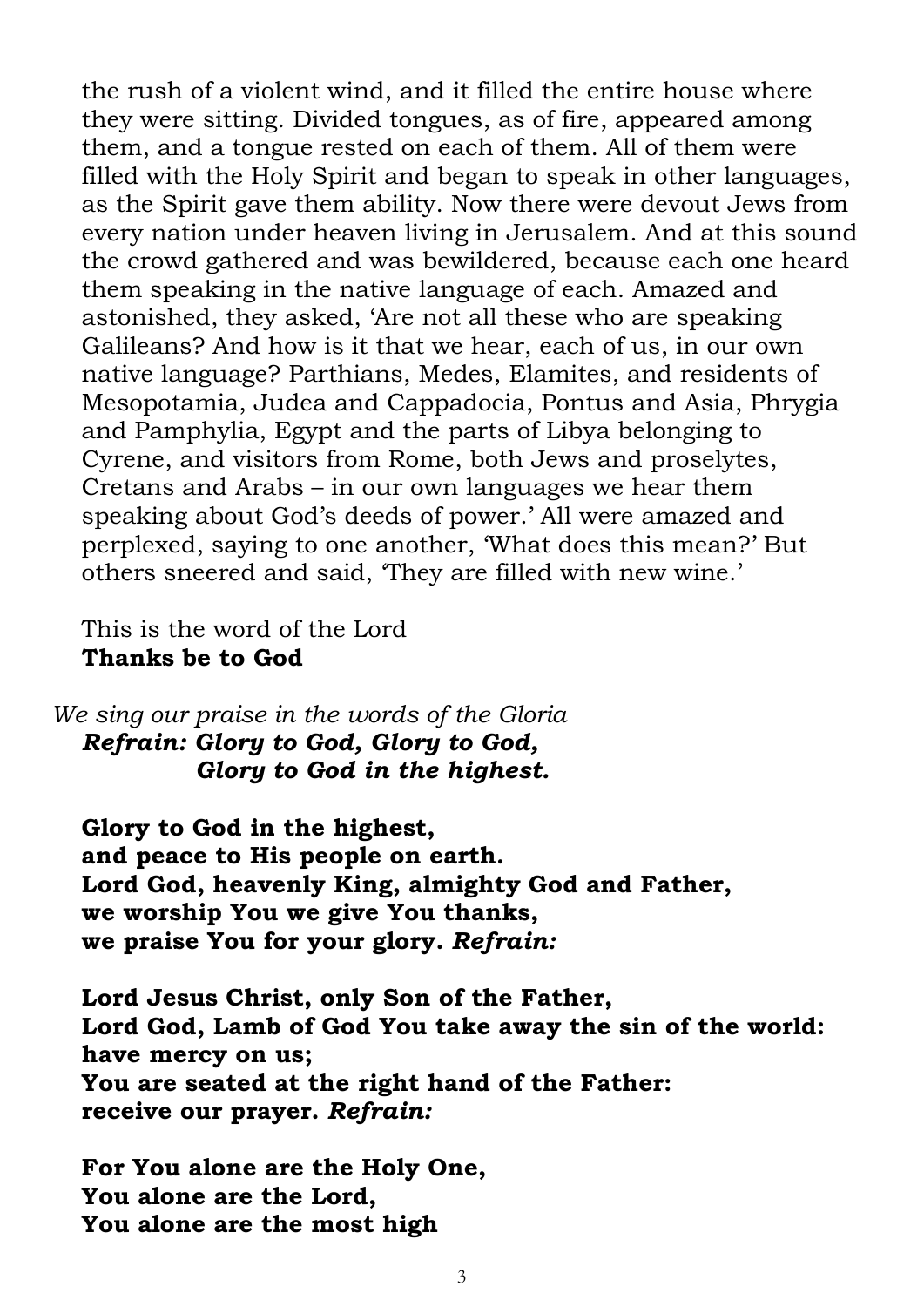#### **Jesus Christ, with the Holy Spirit, In the glory of God the Father.** *Refrain.*

#### *The Collect*

*The Priest introduces a period of silent prayer and then says:* 

Holy Spirit, sent by the Father, ignite in us your holy fire; strengthen your children with the gift of faith, revive your Church with the breath of love, and renew the face of the earth, through Jesus Christ our Lord. **Amen.**

#### *Liturgy of the Word (please sit)*

*We hear a reading from the Old Testament The Tower of Babel story is often read in contrast to the Pentecost story in Acts 2. In many interpretations, the story of Pentecost reverses the "problem" of the Genesis story. Babel creates numerous languages; the people's languages are confused so that they do not understand each other. Pentecost, however, unifies these languages because the Spirit allows all to understand one language. This traditional interpretation has some weaknesses. First, it misunderstands the Acts 2 story, which does not claim that the people's languages are unified but notes that each person understands in their own language. Second, the interpretation falls into a common theological trap of finding a problem in the Old Testament and a solution in the New Testament. It implies that the Tower of Babel story cannot stand alone as an inspiring word but needs Acts 2 to resolve the matter theologically.*

A Reading from the book of Genesis (Genesis 11:1-9)

Now the whole earth had one language and the same words. And as they migrated from the east, they came upon a plain in the land of Shinar and settled there. And they said to one another, "Come, let us make bricks, and burn them thoroughly." And they had brick for stone, and bitumen for mortar. Then they said, "Come, let us build ourselves a city, and a tower with its top in the heavens, and let us make a name for ourselves; otherwise we shall be scattered abroad upon the face of the whole earth."

The Lord came down to see the city and the tower, which mortals had built. And the Lord said, "Look, they are one people,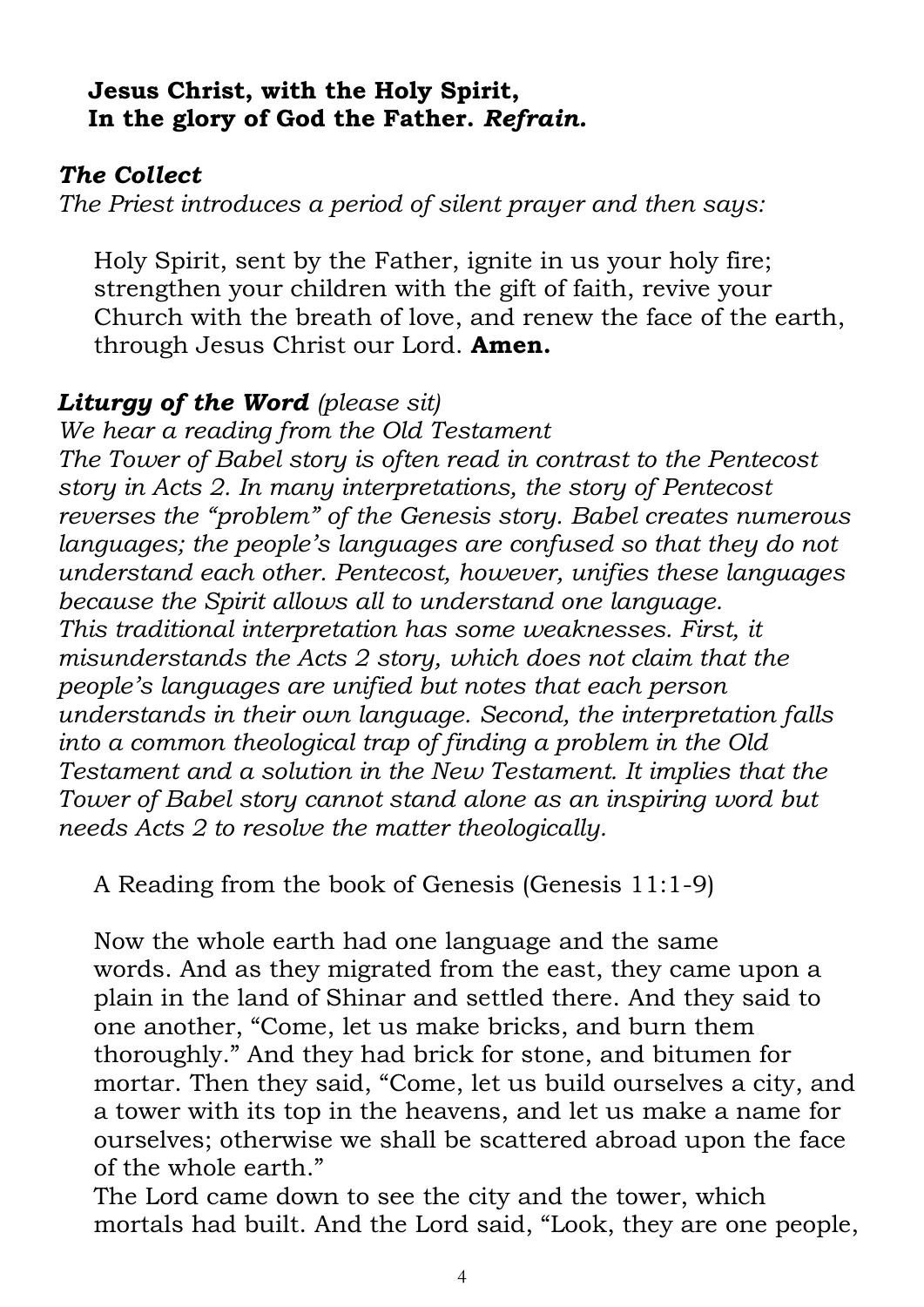and they have all one language; and this is only the beginning of what they will do; nothing that they propose to do will now be impossible for them. Come, let us go down, and confuse their language there, so that they will not understand one another's speech." So the Lord scattered them abroad from there over the face of all the earth, and they left off building the city. Therefore it was called Babel, because there the Lord confused the language of all the earth; and from there the Lord scattered them abroad over the face of all the earth.

This is the Word of the Lord. **Thanks be to God.** 

*We sing our Gradual Hymn 312—Holy Spirit, Truth Divine (omit verses 3 and 4) during which the Gospel is processed. Please stand during the 4th verse.* 

#### *The Gospel is announced.*

*Our Gospel reading part of Jesus farewell sermon which challenges us to think about how it is that we come to believe. In fact, in this reading, his challenge to believe is made four times in only three verses. Jesus challenged his disciples and challenges us to believe in who he is, what he said, and what he did. How is it that we are able to love Jesus and keep his commandments? Shortly after Jesus says these things, his life ended and the disciples lives filled with fear that the same thing would happened to them. Would they still love him? Could they keep his commandments? They, and we, are able to love and keep the commandments because of the Spirit, the Advocate sent by God. Jesus declared to them and to us that the Spirit of truth would be with us forever. We should never forget this promise!*

The Lord be with you. **And also with you.**

Hear the Gospel of our Lord Jesus Christ according to Luke **Glory to you Lord Jesus Christ**

#### *(John 14:8-17 [25-27])*

Philip said to him, "Lord, show us the Father, and we will be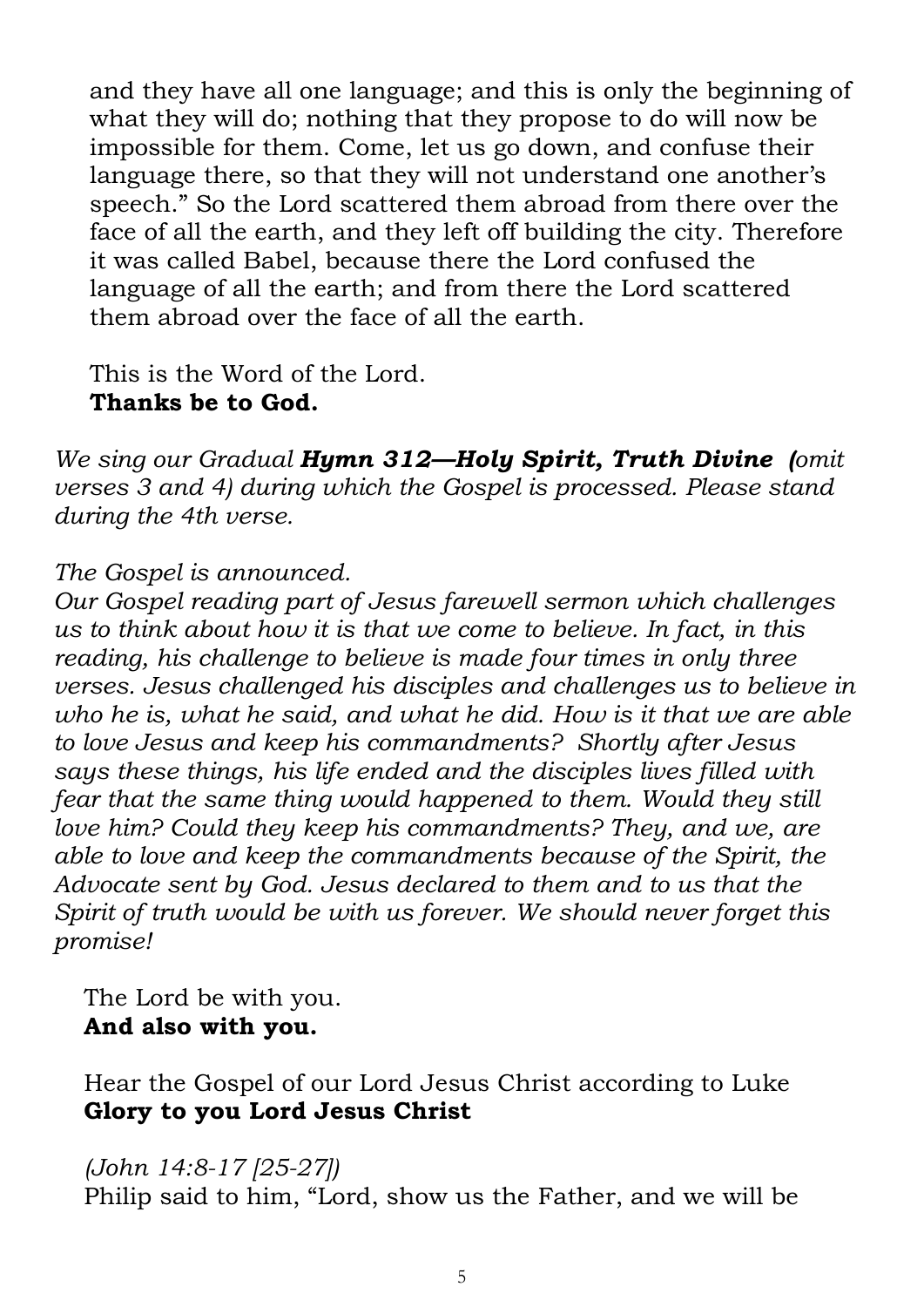satisfied." Jesus said to him, "Have I been with you all this time, Philip, and you still do not know me? Whoever has seen me has seen the Father. How can you say, 'Show us the Father'? Do you not believe that I am in the Father and the Father is in me? The words that I say to you I do not speak on my own; but the Father who dwells in me does his works. Believe me that I am in the Father and the Father is in me; but if you do not, then believe me because of the works themselves.

Very truly, I tell you, the one who believes in me will also do the works that I do and, in fact, will do greater works than these, because I am going to the Father. I will do whatever you ask in my name, so that the Father may be glorified in the Son. If in my name you ask me for anything, I will do it.

"If you love me, you will keep my commandments. And I will ask the Father, and he will give you another Advocate, to be with you forever. This is the Spirit of truth, whom the world cannot receive, because it neither sees him nor knows him. You know him, because he abides with you, and he will be in you. ["I have said these things to you while I am still with you. But the Advocate, the Holy Spirit, whom the Father will send in my name, will teach you everything, and remind you of all that I have said to you. Peace I leave with you; my peace I give to you. I do not give to you as the world gives. Do not let your hearts be troubled, and do not let them be afraid.]

This is the Gospel of the Lord. **Praise to You, O Christ.**

*We sit to listen to the sermon. After the sermon silence is kept.*

*We stand to affirm our faith in the words of the creed.*

**I believe in God, the Father almighty, creator of heaven and earth. And in Jesus Christ, his only Son, our Lord, who was conceived by the Holy Spirit, born of the Virgin Mary, suffered under Pontius Pilate, was crucified, died, and was buried; he descended to the dead. On the third day he rose again; he ascended into heaven,**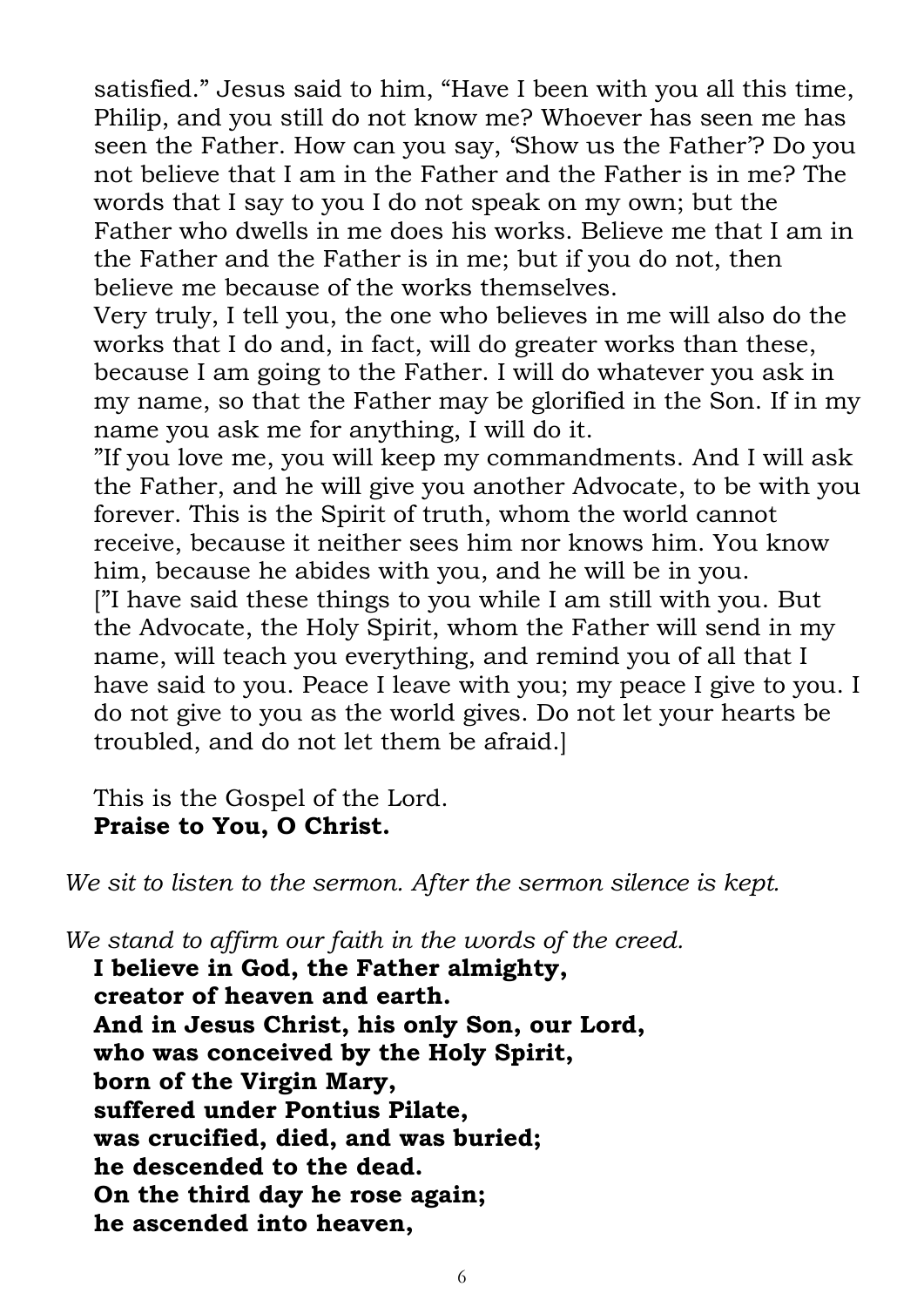**he is seated at the right hand of the Father, and he will come to judge the living and the dead. I believe in the Holy Spirit, the holy catholic Church, the communion of saints, the forgiveness of sins, the (+) resurrection of the body, and the life everlasting. Amen** 

*We kneel or sit as we prayer for the Church, the World and for this community. During the prayers we use the response:* Lord in your mercy,

#### **Hear our Prayer.**

*Sometimes we will also use the words after we pray for those who have died:*

Rest Eternal, Grant unto them O Lord **And may light perpetual shine upon them.** May they rest in peace **And rise in Glory**

*At the conclusion of the prayers for others we offer our own prayer penitence*

**Most merciful God, we confess to you, before the whole company of heaven and one another, that we have sinned in thought, word and deed and in what we have failed to do. Forgive us our sins, heal us by your Spirit and raise us to new life in Christ. Amen.** 

*Words of absolution are offered.*

May almighty God have mercy on us, forgive us our sins, and bring us to everlasting life. **Amen.**

#### *Liturgy of the Sacrament (please stand)*

God has made us one in Christ. He has set his seal upon us and, as a pledge of what is to come, has given the Spirit to dwell in our hearts. Alleluia.

#### **and also with you. Alleluia!**

*Deacon says -* Let us offer each other the sign of peace.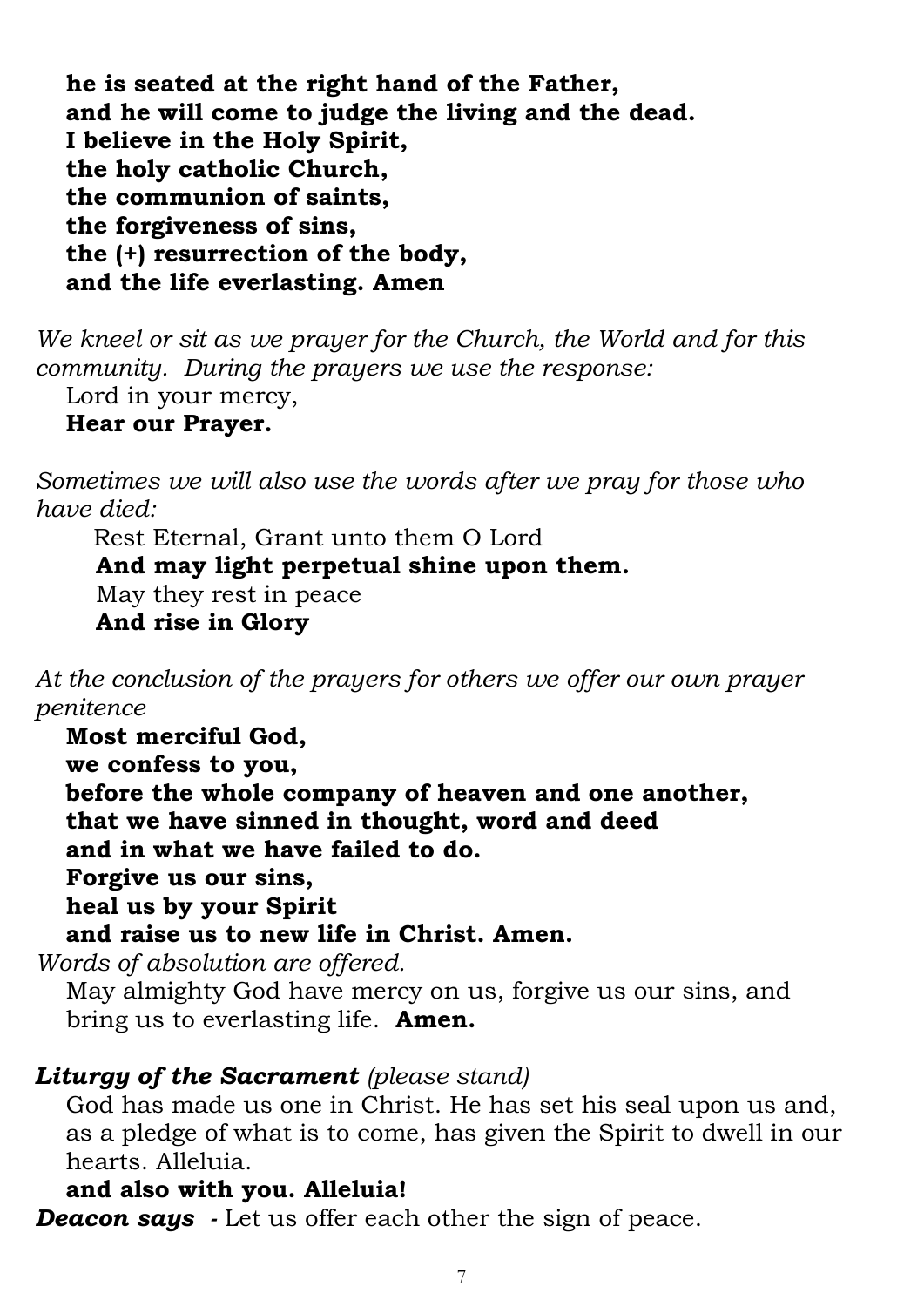*We share the peace with those around us in a way we are comfortable until the offertory Hymn is announced. We sing Hymn 62 – Be still for the presence of the Lord* during which a collection is taken.

Blessed be God, who feeds the hungry, who raises the poor, who fills our praise **Blessed be God for ever.**

The Lord be with you, **And also with you.**

Lift up your hearts. **We lift them up to the Lord.**

Let us give thanks to the Lord our God. **It is right to give thanks and praise.**

*The preface continues until we sing.*

**Holy, Holy, Holy Lord, God of power and might, heaven and earth are full of your glory. Hosanna, Hosanna, Hosanna in the highest. Blessed is he who comes in the name of the Lord. Hosanna, Hosanna, Hosanna in the highest.**

*After the Consecration the Deacon says:*

Great is the mystery of Faith: **Christ has died: Christ is risen: Christ will come again.** 

*At the end of the Eucharistic Prayer we sing* **Amen.** *We join in the prayer that Jesus taught his friends to say in our preferred version and language.* 

**Our Father, who art in heaven hallowed be thy name, thy kingdom come, thy will be done on earth as it is in heaven. Give us this day our daily bread; and forgive us our trespasses, as we forgive those who trespass against us, and lead us not into temptation**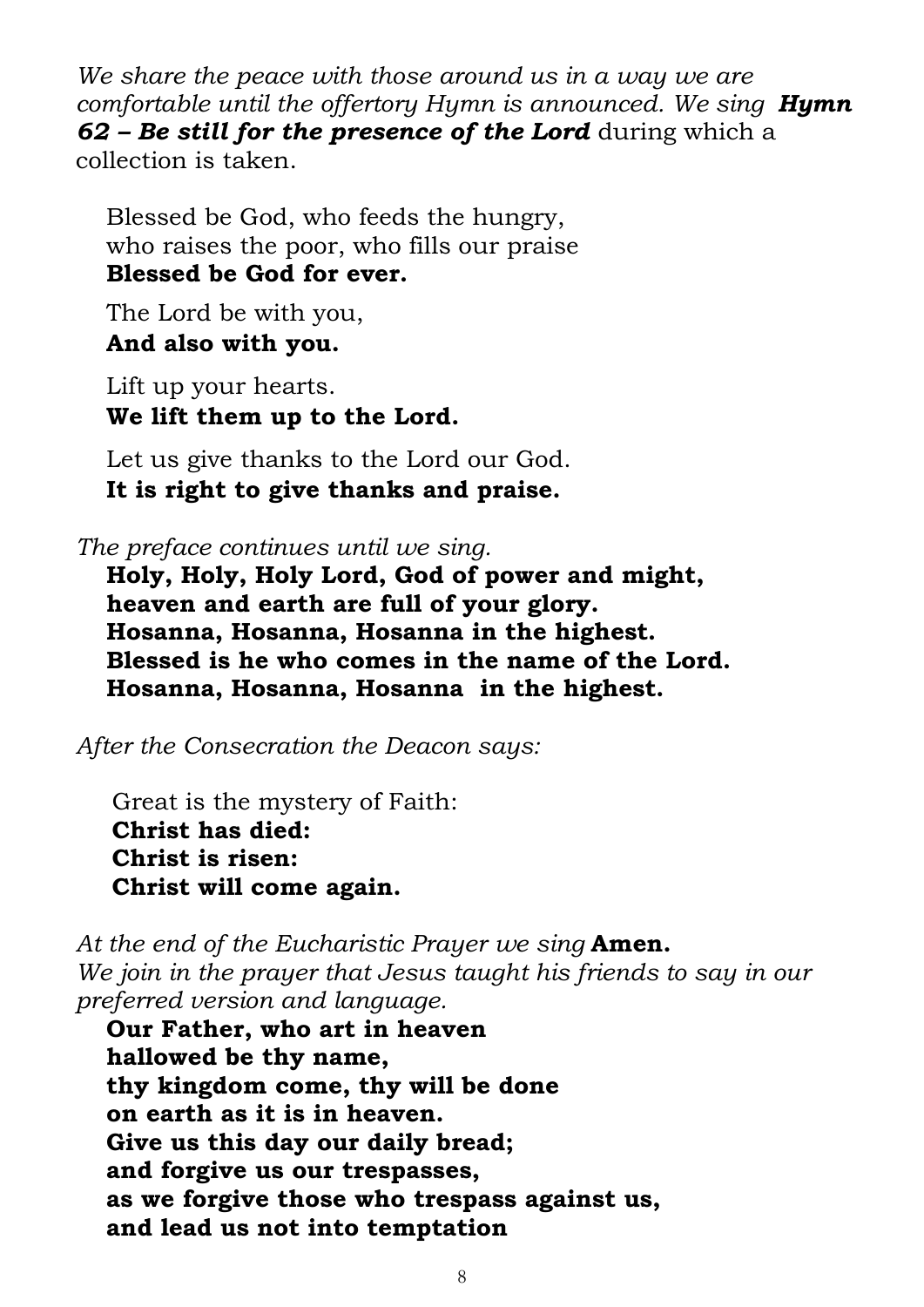**but deliver us from evil. For thine is the Kingdom, the power and the glory, for ever and ever. Amen.**

*The president breaks the consecrated bread*. We break this bread to share in the body of Christ. **Though we are many, we are one body, because we all share in one bread.** 

#### *We sing the Agnus Dei.*

**Lamb of God, who takes away the sin of the world, have mercy on us Lamb of God who takes away the sins of the world, have mercy on us Lamb of God who takes away the sins of the world, grant us peace.**

#### *The Elevation*

Behold the Lamb of God who takes away the sin of the world. Blessed are those who are called to his supper.

**Lord (+) I am not worthy to receive you, but only say the word and I shall be healed.**

Alleluia. Christ our Passover is sacrificed for us. **Therefore let us keep the feast. Alleluia**

*We receive communion, during which we listen to A Pentecost Anthem All who are baptised are welcome to receive, and you may choose if you are ready to receive the chalice. We receive God's grace in one kind or two. You may also like to come forward for a blessing; and you may wish to light a candle.* 

*At the end of communion the priest will lead us in a period of silence, and then a short prayer:*

Faithful God, who fulfilled the promises of Easter by sending us your Holy Spirit and opening to every race and nation the way of life eternal: open our lips by your Spirit, that every tongue may tell of your glory; through Jesus Christ our Lord. **Amen.** 

*We listen to the notices about our community life.*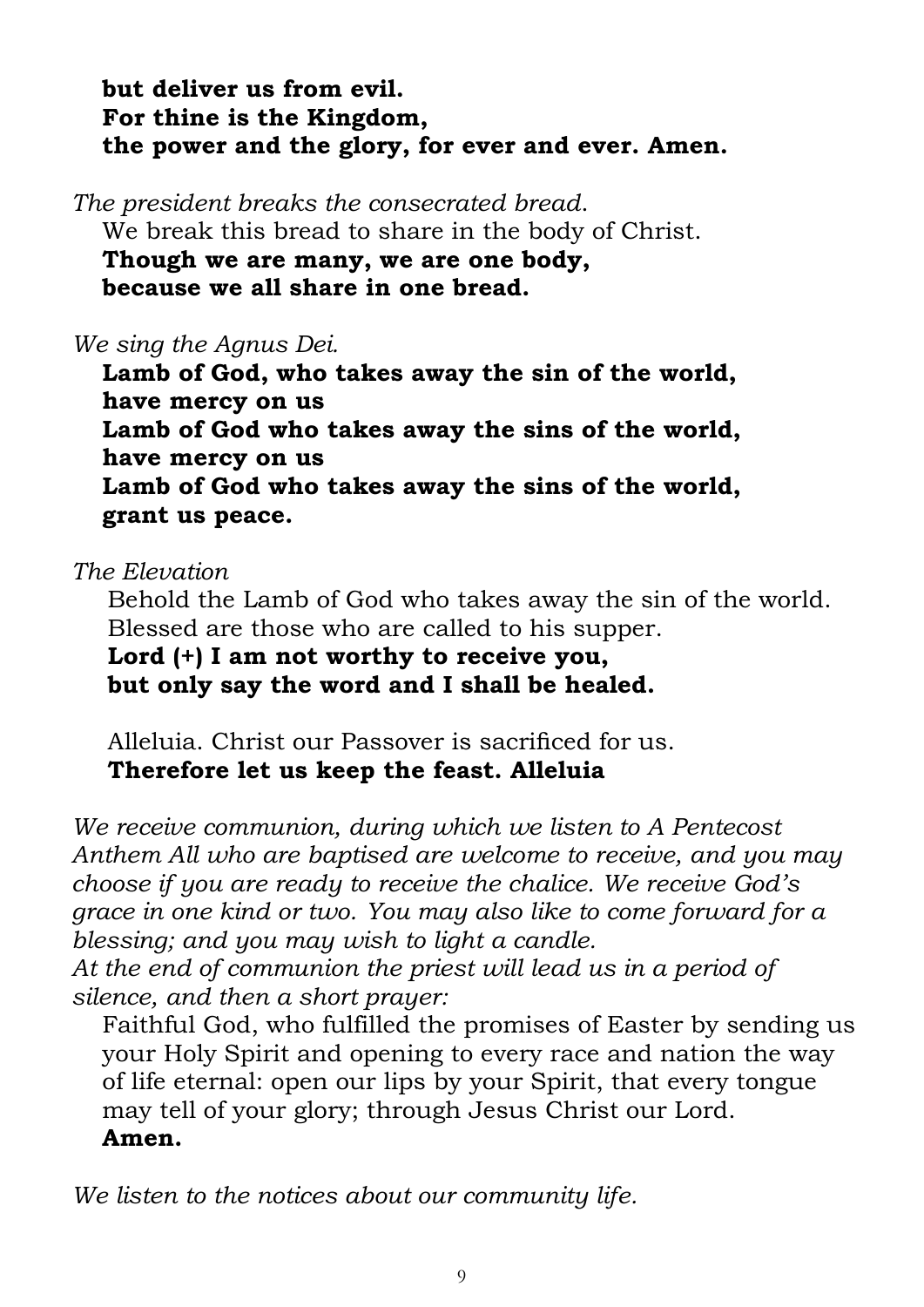# *The Dismissal (please stand)*

*The ministers go to the Easter Candle. A minister says*  Blessed are you, sovereign God, overflowing in love.

With Pentecost dawns the age of the Spirit. Now the flame of heaven rests on every believer. Strong and weak, women and men tell out your word; the young receive visions, the old receive dreams. With the new wine of the Spirit they proclaim your reign of love. Amid the birth pangs of the new creation the way of light is made known. Source of freedom, giver of life, blessed are you, Father, Son and Holy Spirit.

# **Blessed be God for ever.**

*Each member of the congregation has a candle which is lit. When all the candles are lit the president says* 

For fifty days we have celebrated the victory of our Lord Jesus Christ over the powers of sin and death. We have proclaimed God's mighty acts and we have prayed that the power that was at work when God raised Jesus from the dead might be at work in us. As part of God's Church here in Queens Park, I call upon you to live out what you proclaim. Empowered by the Holy Spirit, will you dare to walk into God's future, trusting him to be your guide?

# **By the Spirit's power, we will.**

Will you dare to embrace each other and grow together in love? **We will**.

Will you dare to share your riches in common and minister to each other in need? **We will**.

Will you dare to pray for each other until your hearts beat with the longings of God? **We will.** 

Will you continue to be an Ambassador for Christ in this community and beyond? **We will.** 

Will you dare to carry the light of Christ into the world's dark places? **We will.** 

Today we have remembered the coming of God's power on the disciples and we invite that same Spirit to drive us out into the wild places of the world.

# *We receive God's blessing:*

May the Spirit, who hovered over the waters when the world was created, breathe into you the life he gives. **Amen**.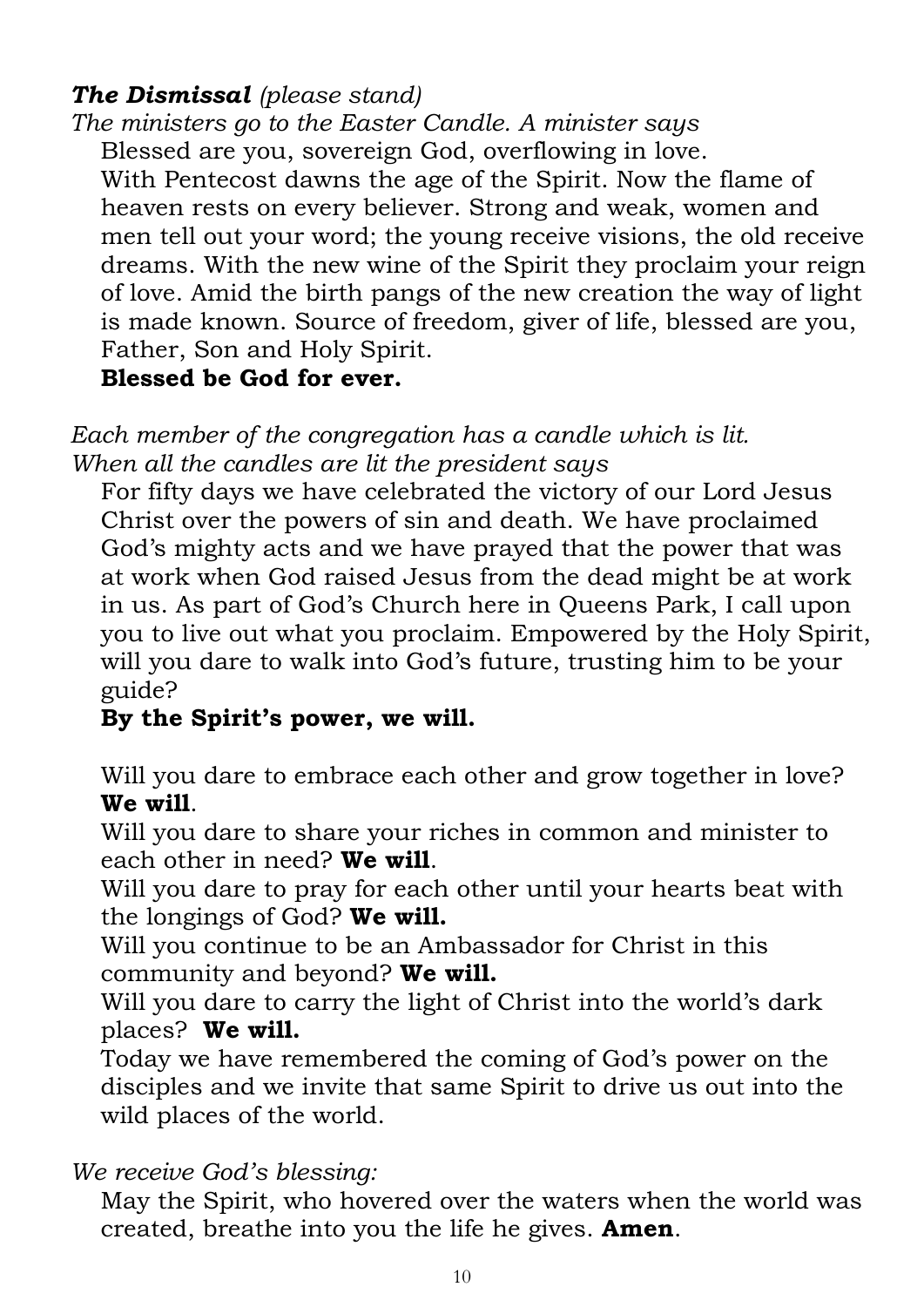May the Spirit, who overshadowed the Virgin when the eternal Son came among us, make you joyful in the service of the Lord. **Amen**.

May the Spirit, who set the Church on fire upon the Day of Pentecost, bring the world alive with the love of the risen Christ. **Amen.** 

And the blessing of God almighty, the Father, the Son, and the Holy Spirit, be among you and remain with you always. **Amen.**

*Deacon says* Filled with the Spirit's power, go in the light and peace of Christ. Alleluia, alleluia.

# **Thanks be to God. Alleluia, alleluia.**

*We sing our final hymn 479 Lord the Light of your love is shining during which the clergy depart.* 

*Please do join us downstairs for refreshments* 

# **Community Life Together and Dates for your Diary Finance—St Anne's**

Our current monthly target for congregational giving is **£2180**. At present we are about £200 shy of our target each month. If you are new to St Anne's, or have not previously thought about it, please consider setting up a Standing Order to manage your giving. Forms and information are available in the entrance, or you can speak with Michael or a member of the PCC.

**Open Studios and Gardens—**will take place on the Sunday 19th June. We will be a venue and we will need helpers in welcoming guests and serving tea. If you are able to help please let Mo C know so we can establish a rota for the day.

# **Blessing our new bench**

The PCC have installed a bench at the front of church in memory of Wardens Viola Akers and Tricia Harris. We will bless our new bench at the conclusion of the service on **Sunday 12th June.** 

# **ADULT LEARNING AT ST PAUL'S CATHEDRAL**

# **A NEW BEGINNING? RECOVERING WELL AFTER THE PANDEMIC**

Tuesday 7th June from 6.30pm—8pm in the Cathedral. Book a free ticket on the St Paul's Website. How can London can be a place of flourishing for all people – culturally, economically, justly - as we move forwards from the pandemic?